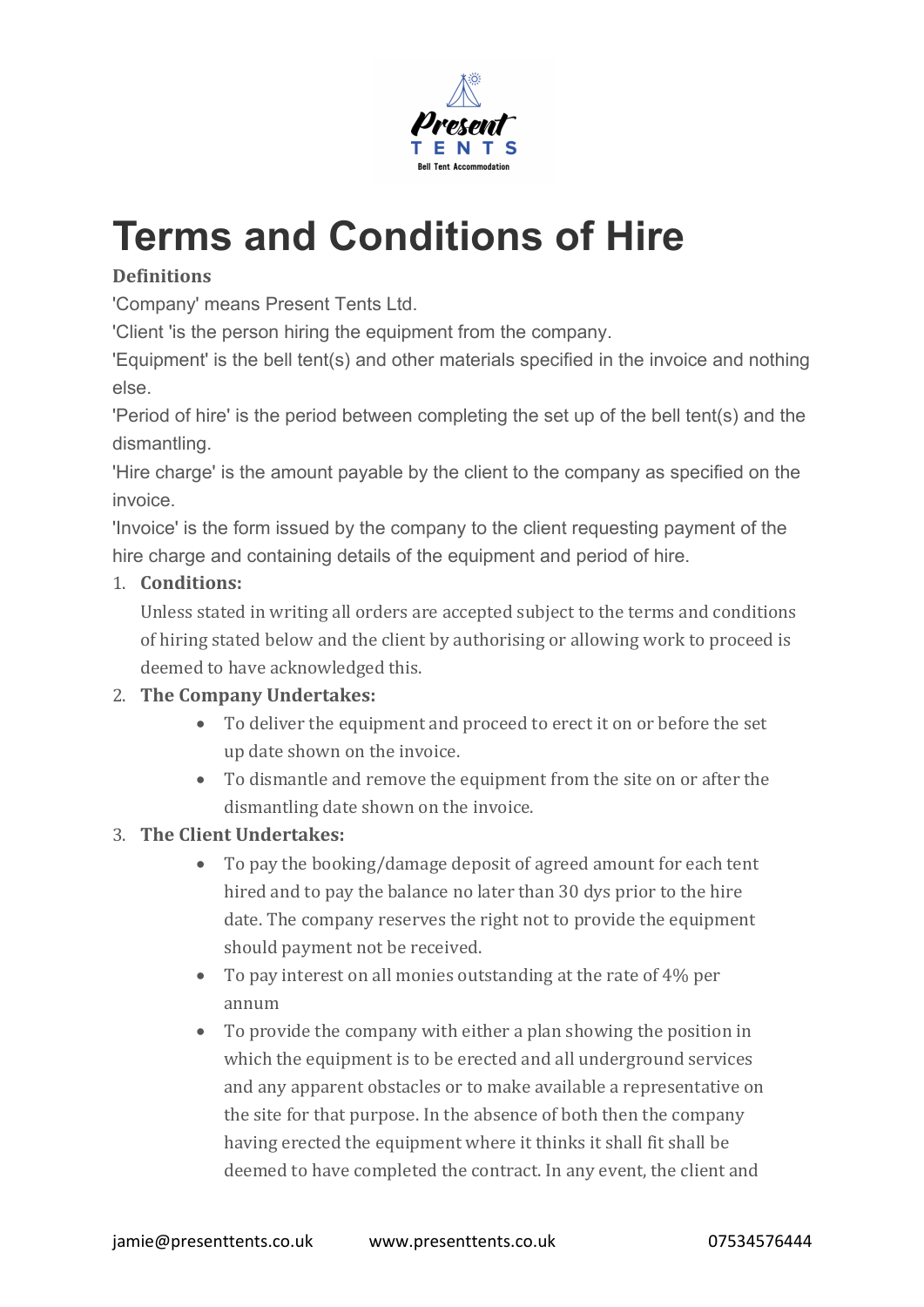

not the company will be responsible for any damage to underground pipes or cables.

- To obtain permits from any authorities who are or maybe concerned and to make applications where necessary to the planning authority, District Surveyor, Police, Fire Brigade and any similar authority or organisation. Any costs incurred in delays or modifications in the work arising from the absence or misrepresentation of all such necessary permissions and permits shall be payable by the client.
- Where appropriate to obtain a license from the local authority. Any requirements under the licence must be notified to the company in writing, at least 28 days prior to the erection. Should the company for any reason be unable to comply with these requirements then the client shall be notified and the contract shall be deemed to have been cancelled by the client.
- $\bullet$  If any part of the equipment includes electrical apparatus to provide such power points or supply as may be reasonably required by the company within 15 metres of the equipment.
- $\bullet$  Not to enter the equipment whilst it is being erected or dismantled by the company.
- Not to use any lighting, heating, cooking or other gas or electrical appliances without prior written consent of the company.
- Not to light or to allow to be lit, any fire, candle or other naked flame within or close to the equipment without prior written consent from the company.
- $\bullet$  To keep any part of the equipment that is a tent completely closed and secure and in particular any door fastenings when not in use.
- Not to tamper with the structure or any part of the equipment and in particular not to affix or suspend from the equipment any item whatsoever without the company's prior consent.
- No smoking is permitted in or within 3 metres of the bell tent(s) or of the companies equipment.
- No animals are allowed inside the tents, without the previous consent in writing of the Company.
- 4. **Variations**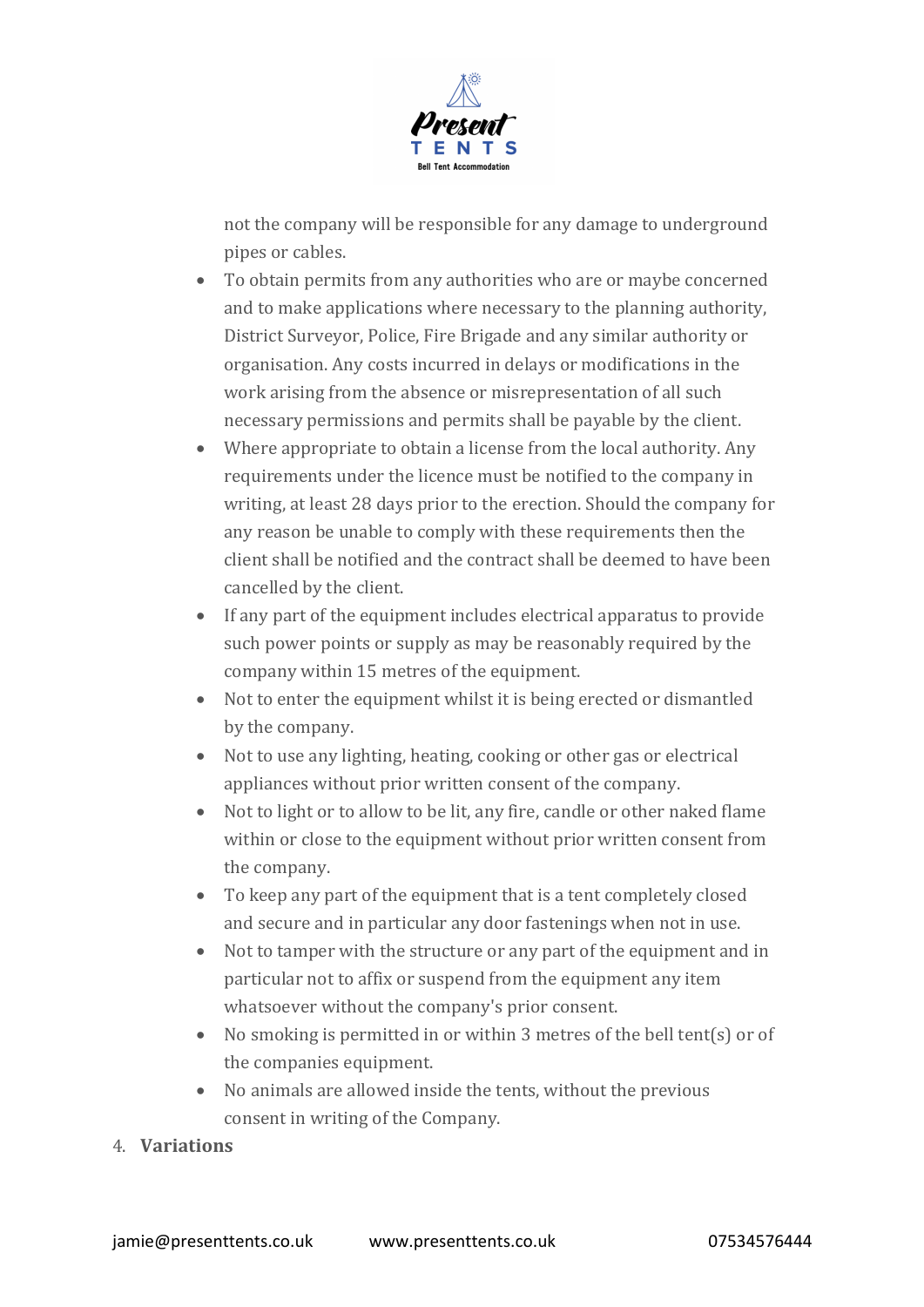

- The hire charge is based on the assumption that the client provides a firm and level site or turf, and is served by a main access road adjacent to the site with adequate hard standing for commercial vehicles, is free from flooding, trees and overhead obstructions. If that is not the case or if the client wishes the company to erect the equipment in a different position on the site to the one indicated by the client to the company at the time of booking and in either event the costs to the company are subsequently increased by reason of increase in labour costs or any other factor. The company may Increase the price in accordance with the companies published price list and hourly labour rates then in force.
- $\bullet$  The company will use all reasonable endeavours to supply the client with the equipment, but where this is not possible the company will notify the client as soon as possible with any alterations to the design and the specifications of the equipment and where alteration is fundamental the client may terminate this contract and any deposit paid will be refunded.

### 5. **Loss and Damage**

- The client shall throughout the period of hire be responsible for the maintenance and safe custody of the equipment.
- The client must be satisfied with the equipment before use and should notify the company of any miscounts, incorrect deliveries and unacceptable equipment before use. Failure to do so will be the responsibility of the client and NOT Present Tents Ltd.
- The client shall cover the company against the full value of any loss, damage or excessive soiling howsoever caused, unless caused by negligence by the company.

### 6. **Understanding**

• The hire charge does not include making good any repairs to the site unless caused by the negligence of the company's employees, agents or contractors.

### 7. **Cancellation**

 $\bullet$  Either party will have the right to terminate this contract without penalty within 30 days from the date on the booking form/terms and conditions or here of subject to written confirmation of such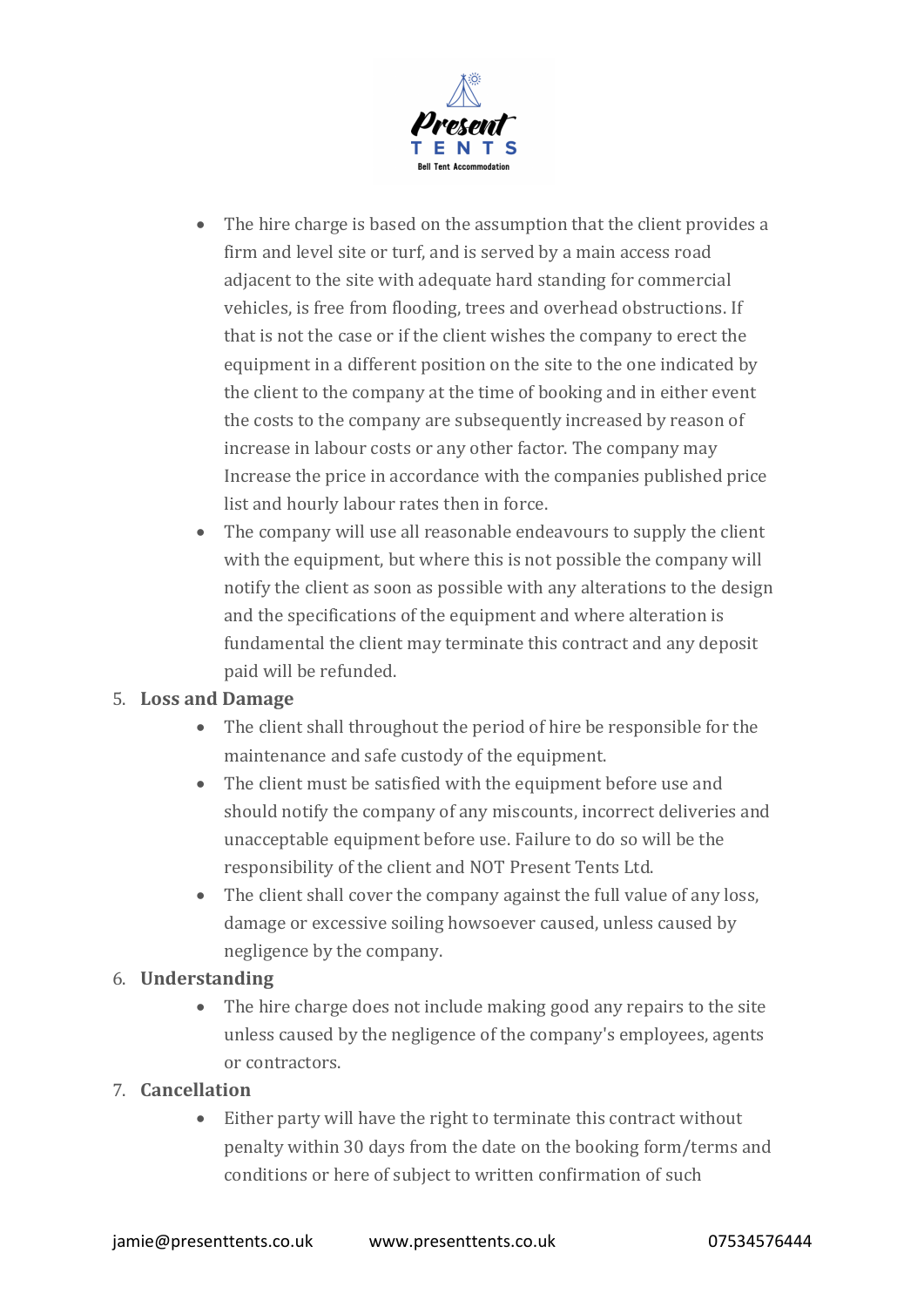

termination being given by one party to the other within such period In the event of such termination. By either party the company will refund to the client all sums paid by the clients to the company by way of deposit or otherwise.

• Once the 30 days referred to in the preceding clause has passed should either party cancel the contract, compensation will be paid at 50% of the hire charge save that it is cancelled within 28 days prior to the set up date shown on the invoice or booking confirmation letter, the compensation will be the hire charge.

### 8. **Exclusion of liability**

- The company shall make every effort to complete the erection of the equipment on or before the set date shown on the booking form provided that the client has complied with the undertakings shown above. If the equipment is not erected on or before the set up date shown on the booking form the client shall have the right to withdraw, and the company shall return all monies paid. If the equipment is not erected because of delays due to weather or other circumstances beyond its reasonable control, the company shall not be liable to pay further compensation to the client.
- The company will take all reasonable care to avoid damage to the clients own equipment, but cannot be responsible for any loss suffered by the client in respect thereof other than as a result of the negligence of the companies employees, agents or contractors.

### 9. **Third party Liability**

- The company will not be responsible for and the client will indemnify the company against all claims for the injury to persons or the loss or damage to property howsoever caused unless it be proved that such injury or damage was caused by faulty material or workmanship or negligence on the part of the company.
- The Client expressly acknowledges that The Company are not the original manufacturer or supplier of the equipment. The Company accepts no liability for any injury or death from any claim or proceedings arising from this contract with The Client

#### 10. **Airbed Hire**

The company will not be responsible for any loss of air from the airbeds during the